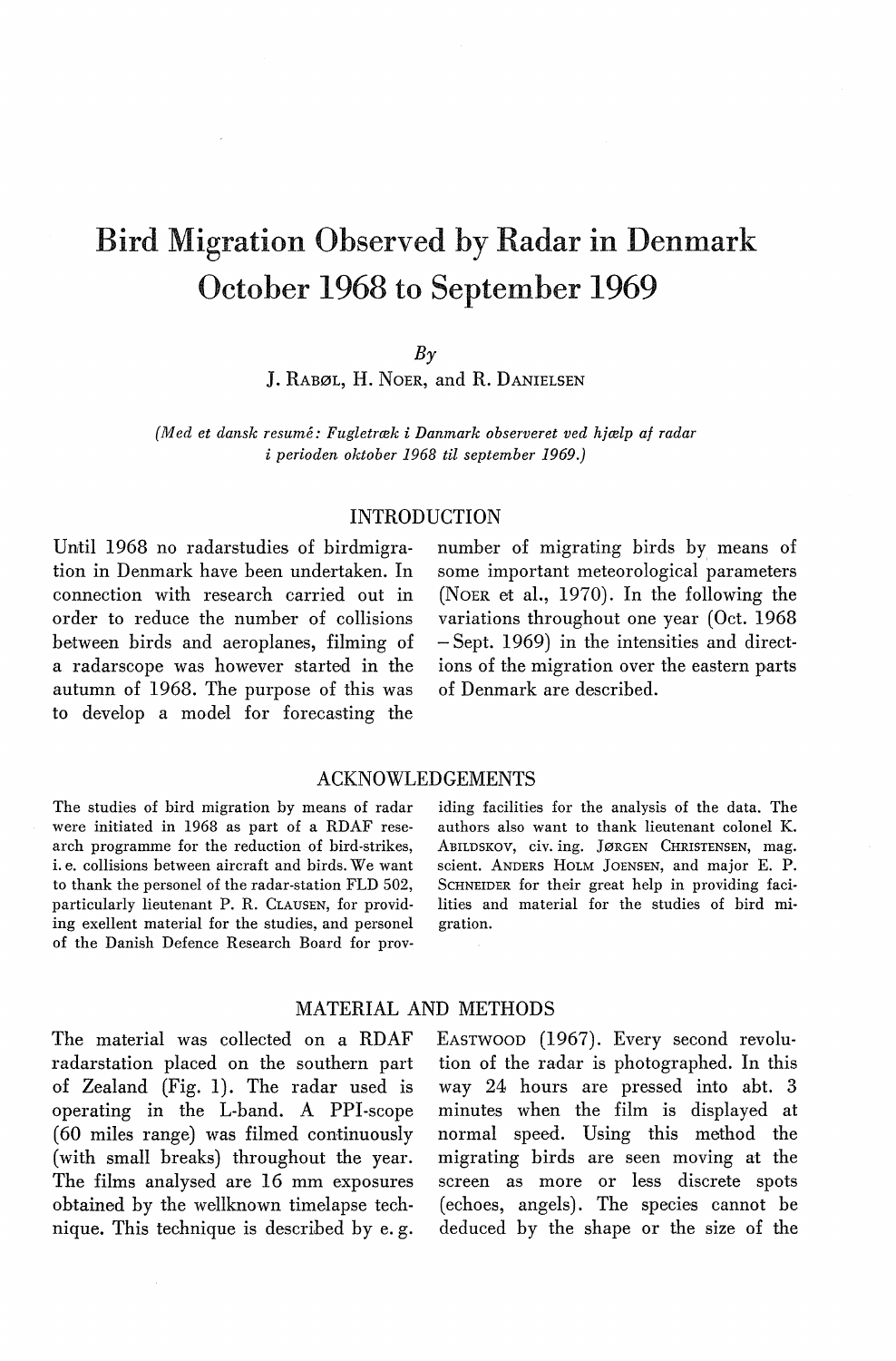

Fig. 1. The arrow shows the position of the radarstation. F, M and S denote the counting areas in Faxe Bugt, Møns Bugt and Smålandshavet.

*Fig. 1. Pilen viser radarstationen. F, M og S optællingsområdeme i Faxe Bugt, Møns Bugt og Smålandshavet.* 

echoes. Moreover, the vast part of the avian echoes are probahly caused by a flock of birds rather than a single bird, - or even by several flocks. Especially at greater distances the resolution ceH of a surveillance radar like the one used here has a size, which makes it prohahle that one echo may be caused by several flocks.

Counts of moving echoes have been made in three areas (F, M, and S at Fig. I). Each area 1s 600 square kilometers and is a piece of the 30-50 km annulus around the radar site. The areas are all over water in order to minimize ground echoes and leading line migration. Furthermore, under normal conditions of propagation of the radarwaves, the radar horizon is running through these areas. They should therefore be in the most favorable position for ohserving the hirds flying at lower levels, too.

Starting at midnight every 24 hours are

divided into 6 periods of 4 hours each. In these periods the directions and densities of the movements are estimated in each of the three counting areas. For each 4-hours period, the peak densities for all movements in separahle directions have been estimated. In most cases two »movements« must be separated by an angle of at least  $45^\circ$  in direction to be registrated as different. This is especially the case when movements of higher densities occur. Local movements have heen excluded as far as possible. The movements are given in 16 directions (N, NNE etc.).

The density of the migration (here heing defined as the number of echoes per unit of area) is classified as helonging to on of ten groups (intensity  $0-9$ ). We have chosen these groups on the basis of an exponential scale. Thus, if the nearest power of 2 to a given number of echoes in a movement in one sample area is  $2^x$ . the intensity is said to be x. The resolution power of the I adar is aht. I echo per square km. This makes it impossihle to observe intensities higher than 9. Saturation of the scope has been observed at several occasions.

It is a wellknown faet that the number of hird echoes observed on a radar screen is decreasing with increasing range (NISBET 1963). This phenomenon is known as the thinning effect. Control counts however indicated that the rate of thinning is fairly constant throughout the whole material used here. Hence no compensation for the thinning of echoes was appplied to our measures of the intensity, and this is thought to have given rise only to insignificant errors. Moreover, the maximum distance at which echoes are observed is varying with the flight height. At certain times of low level migration a rather sharply marked outer limit of the hird echoes can be observed. As this outer limit however on no occasions was within the sampling areas used, we have not tried to compensate for errors in the estimates of the intensities of low level migration, either.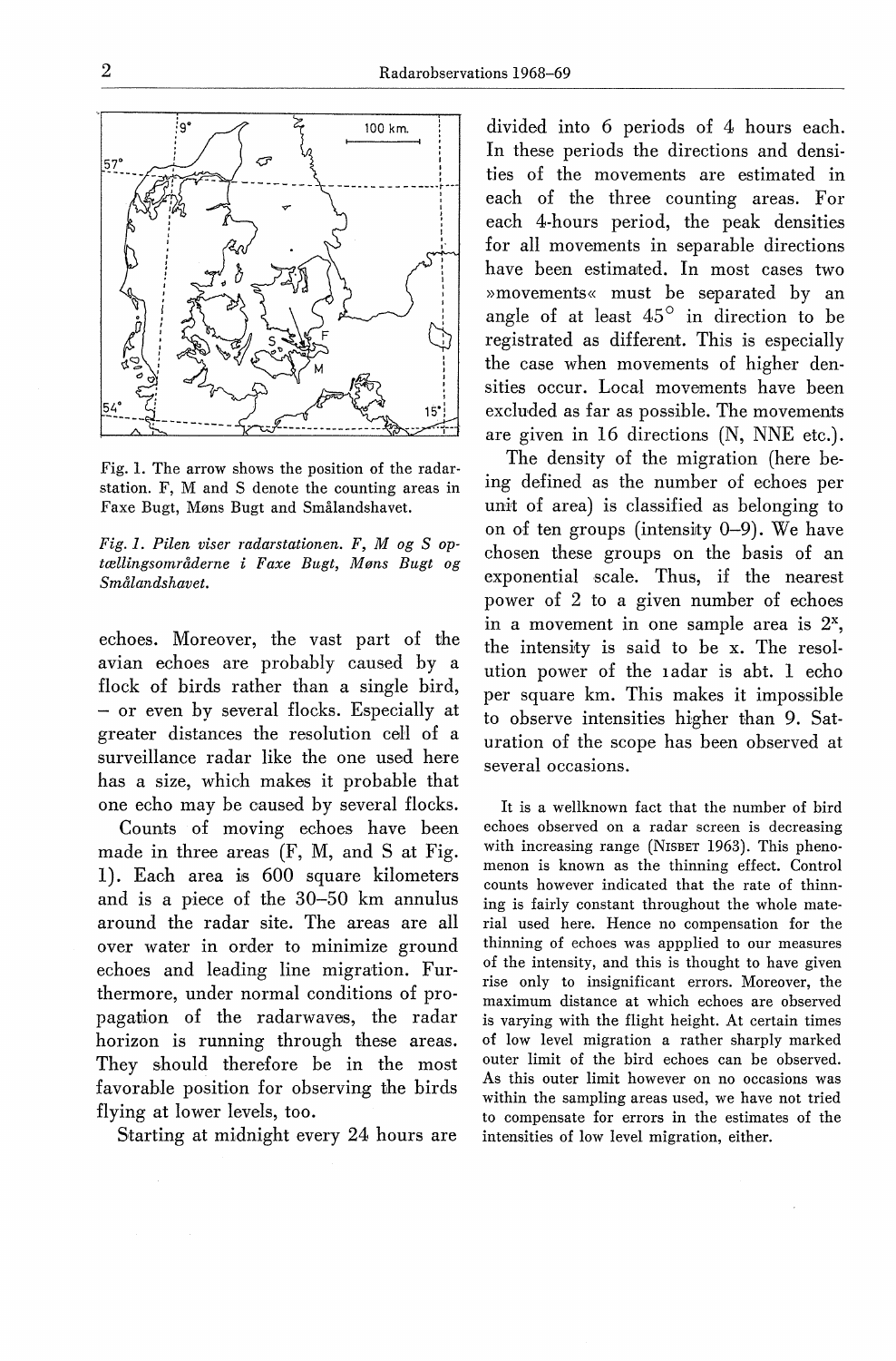#### RESULTS

The results are given in Table 1 (the diurnal migration) and Table 2 (the nocturnal migration). The day and night peak intensirty expressed in number of echoes in each of the 16 direotions are found in each of the three counting areas. These are added, and an average number of echoes in each direction is found for the areas. These daily directions and average intensities are summed in each ten days period throughout the year, and averages for day and night in these 36 periods are found.

Figs. 2-3 give a summary of the tables in vectorform, in which the average intensities for each direction per month are shown.

Compared with the experience from visible migration at different sites there seems to be only small differences in the directions and intensities of the three counting areas. As a rule, the number of echoes seems to be the greatest in F and least in S. The differences are however rather small. Fig. 4 gives the nocturnal spring pattern in the three areas (the sum of the average intensities for each direction in the period ult. March  $-$  ult. May). In the autumn, at least the nocturnal pattern mirrors the spring pattern. The SWmigration is most prominent in F and the SE-migration in M. This may be due partly to the temporary operating of an MTI (Moving Target Indicator) circuit on the radar.

For a decription of a MTI, see EASTWOOD (1967). The operation of a MTI will probably prevent some of the hirds having the smallest Doppler-shift of the reflected radarwaves from being observed. These are of course the ones moving tangentially to the radar, and SW-migration may thus be discriminated in M and S, while SE-migration is discriminated in F. As the number af echoes discriminated by the MTI is unknown, we have not been able to compensate for this.

The tables and figures show the migration over the sea. Therefore, the method of sampling used here excludes a lot of details observed. It should be noted that migration following leading lines is at certain times a very prominent feature of the screen. E. g. is a huge emigration from Falsterbo (SW-point of Sweden) often observed - of course mainly in the autumn, but at several occasions also in the spring. Broadfront-migration is however always dominating. Starlings *(Sturnus vulgaris)*  dispersing from roosts in the morning is a common phenomenon in parts of the year.

The results should be perceived a little cautiously. As the peak intensity is taken in directions which may have their maxima at different times, the total intensity for all the directions may have a greater value than the total intensity observed at any time. If the same movement is changing in direction we have chosen the start direction (and intensity). Furthermore, if migration occurs simultaneously in more than one direction, the respective intensities have been hard to state correctly. This faet may have placed too much weight upon the dominating direction(s) in the periods.

Table 2. Nocturnal migration. Same text as in Tal. *Tabel 2. Nattrækket. Samme tekst som for Tabel* ble 1.

Tables p. 4 and 5.

Table 1. Diurnal migration. The mean activity in the 16 directions for the three counting areas in 10 days periods through the year. The heading »Days« denotes the total number of available counting days (nights) in the three counting areas together. »Mean echoes« is the sum of the intensities in the respective rows. The procedure of taking the peak intensity of each direction in the course of the day or night make comparisons between »mean echoes« difficult.

*Tabel 1. Dagtrækket. Gennemsnitsaktiviteten for de tre optællingsområder i 10 dages perioder gennem året. Overskriften »Dage« oplyser om det totale antal tælledage i de tre områder tilsammen. »Gennemsnitlige antal ekkoer« er summen af intensiteterne i de respektive rækker. Disse bør sammenlignes med nogen forsigtighed fra periode til periode.*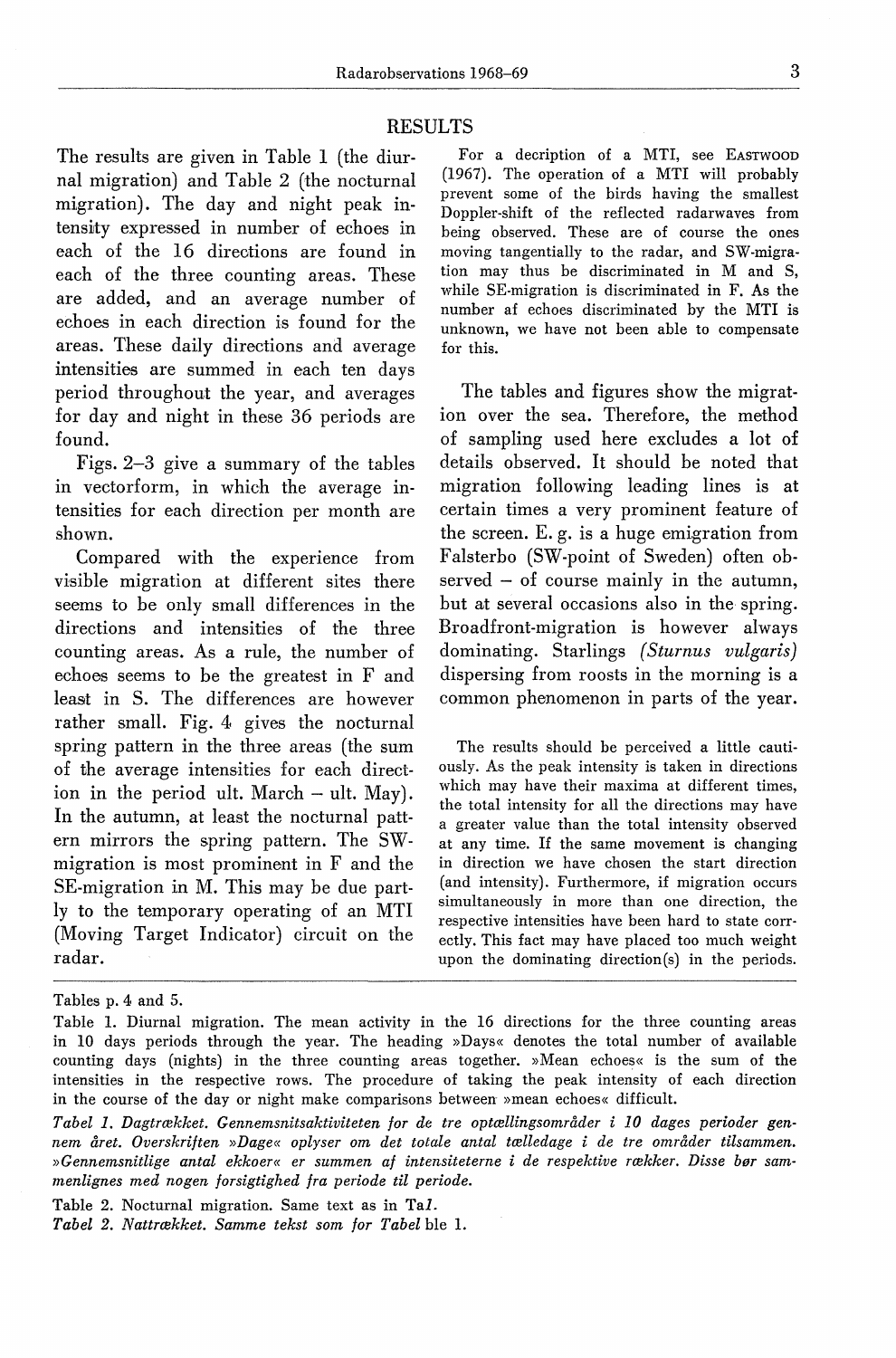|      | Month   Period                     | Days                       | Mean<br>Echoes          | Direction           |                      |                       |                      |                       |                     |                      |                    |                     |                    |                     |                     |                     |                       |                    |                                  |
|------|------------------------------------|----------------------------|-------------------------|---------------------|----------------------|-----------------------|----------------------|-----------------------|---------------------|----------------------|--------------------|---------------------|--------------------|---------------------|---------------------|---------------------|-----------------------|--------------------|----------------------------------|
|      |                                    |                            |                         | N                   | <b>NNE</b>           | $\rm{NE}$             | <b>ENE</b>           | $\mathbf E$           | <b>ESE</b>          | <b>SE</b>            | ${\rm SSE}$        | S                   | <b>SSW</b>         | <b>SW</b>           | <b>WSW</b>          | W                   | WNW                   | NW                 | <b>NNW</b>                       |
| Jan. | $\bf{I}$<br>$\mathbf{I}$<br>Ш      | 30<br>29<br>30             | 58.2<br>18.3<br>27.1    |                     | 0.1<br>1.6           | 1.5<br>1.8<br>4.5     | 2.9<br>3.0<br>6.4    | 0.9<br>1.1<br>5.3     | 0.5                 | 2.0                  | 0.6                |                     |                    | 1.1<br>0.4<br>0.3   | 32.0<br>2.5<br>0.7  | 15.7<br>6.1<br>1.8  | $1.2\,$<br>2.6<br>2.9 | 1.5<br>0.1<br>1.1  | 1.4                              |
| Feb. | I<br>$\mathbf{I}$<br>III           | 29<br>27<br>$\mathbf 0$    | 30.6<br>87.9            | 0.8<br>0.6          | 0.6<br>0.1           | 2.9<br>7.3            | 5.5<br>9.8           | 6.9<br>1.9            | 1.1                 | 0.8                  | 0.3                | 0.3                 | $2.2\,$<br>0.1     | 4.4<br>3.6          | 1.4<br>20.7         | 2.4<br>39.1         | 1.0<br>4.7            |                    |                                  |
| Mar. | I<br>$\mathbf{I}$<br>III           | $\bf{0}$<br>$\bf{0}$<br>30 | 102.5                   |                     |                      | 10.0                  | 70.3                 | 11.5                  | 0.7                 | 0.3                  | 0.5                |                     | 0.1                | 0.2                 | 1.8                 | 4.4                 | 1.1                   | 0.5                | 1.1                              |
| Apr. | 1<br>$\mathbf{I}$<br>$\mathbf{m}$  | 21<br>18<br>24             | 194.7<br>58.8<br>180.1  | 6.1<br>0.4<br>11.3  | 51.3<br>16.0<br>85.3 | 22.8<br>18.7<br>61.3  | 76.6<br>9.4<br>4.0   | 16.5<br>12.3<br>5.4   | 0.1<br>1.4          | 1.9<br>0.4<br>1.5    | 0.1                | 0.2                 |                    | 3.0<br>0.2<br>1.4   | 8.0<br>0.4<br>2.5   | 1.5<br>0.4<br>2.0   | 1.9<br>0.1<br>1.2     | 5.0<br>0.2<br>2.7  | 0.2                              |
| May  | 1<br>$\mathbf{I}$<br>Ш             | 30<br>30<br>33             | 124.6<br>31.8<br>89.1   | 11.3<br>3.2<br>19.9 | 12.8<br>6.4          | 36.5<br>5.4<br>1.3    | 23.8<br>2.4<br>9.1   | 19.3<br>8.3<br>1.6    | 3.5<br>0.5          | 1.4<br>1.1<br>2.8    | 0.1<br>0.1<br>1.3  | 0.9<br>0.3          |                    | 1.1<br>0.4<br>0.8   | 2.8<br>0.9<br>1.3   | 6.3<br>1.9<br>1.0   | 0.6<br>0.3<br>0.1     | 3.1<br>0.6<br>2.9  | $1.2\,$<br>$0.5\,$<br>46.5       |
| Jun. | I<br>$\mathbf{I}$<br>III           | 30<br>30<br>30             | 35.8<br>43.5<br>40.9    | 0.3<br>6.5<br>3.3   | 0.3                  | $1.6\,$<br>4.7<br>1.6 | 4.7<br>5.6<br>4.7    | 1.6<br>0.5<br>1.0     | 0.2<br>0.8          | 3.2<br>8.0<br>5.3    | 0.9<br>2.2         | 0.5<br>0.2          | 0.1                | 5.1<br>1.3<br>5.1   | 5.2<br>12.1<br>11.6 | 0.7<br>6.6<br>1.0   | 0.1<br>0.3<br>0.3     | 4.9<br>2.7<br>3.3  | Table 1<br>6.5<br>$2.3\,$<br>0.5 |
| Jul. | $\mathbf I$<br>$\mathbf{I}$<br>III | 30<br>30<br>33             | 45.7<br>57.9<br>59.4    | 1.3<br>0.2<br>0.2   | 1.1<br>4.1<br>2.7    | 5.1<br>2.4<br>6.1     | 2.5<br>7.8<br>0.4    | $5.5\,$<br>2.3<br>1.0 | 1.8<br>4.7<br>0.2   | 8.0<br>11.6<br>2.1   | 2.7<br>5.9<br>4.1  | 0.8<br>0.6<br>2.8   | 0.5<br>0.6<br>3.5  | 5.7<br>3.4<br>3.2   | 4.3<br>5.8<br>21.8  | 2.8<br>3.7<br>6.3   | 0.1<br>3.2            | 3.1<br>1.3<br>1.7  | 0.4<br>3.5<br>0.1                |
| Aug. | I<br>$\mathbf{I}$<br>Ш             | 30<br>24<br>32             | 36.5<br>55.9<br>47.8    | 0.1<br>0.1          | 0.8<br>0.1           | 0.8<br>1.0<br>0.6     | 0.2<br>1.2           | 0.8<br>1.7<br>0.8     | 0.1<br>0.5          | 1.1<br>1.3<br>12.6   | 1.9<br>7.2<br>5.5  | 3.1<br>10.0<br>7.0  | 6.9<br>4.2<br>2.0  | 4.8<br>12.7<br>8.6  | 6.7<br>4.2<br>5.6   | 7.5<br>7.3<br>0.6   | 2.0<br>2.5<br>0.1     | 0.7<br>2.0         | 2.3<br>1.0                       |
| Sep. | $\mathbf I$<br>$\mathbf{I}$<br>III | 30<br>30<br>26             | 64.3<br>186.5<br>48.1   | 0.2<br>0.9<br>0.3   | 0.5                  | 0.7<br>1.5<br>1.5     | 0.1<br>0.4<br>1.8    | 0.5<br>1.1<br>1.6     | 0.3<br>0.4<br>0.6   | 1.9<br>1.1<br>2.3    | 10.5<br>4.9<br>1.5 | 23.5<br>42.7<br>4.9 | 9.7<br>36.8<br>0.8 | 2.1<br>89.6<br>11.2 | 8.3<br>3.2<br>7.5   | 5.9<br>1.4<br>0.6   | 0.5<br>10.5           | 0.9<br>0.8         | 1.5<br>1.1<br>1.7                |
| Oct. | I<br>$\mathbf{I}$<br>ш             | 24<br>27<br>28             | 122.1<br>95.4<br>67.8   | 0.6                 | 0.3<br>0.2           | 1.6<br>0.7            | 1.4<br>1.4<br>2.1    | 1.5<br>1.2<br>1.1     | 0.7<br>0.1<br>0.9   | 0.2<br>1.2<br>3.3    | 33.3<br>0.3        | 30.6<br>19.0<br>6.9 | 26.6<br>61.8       | 22.0<br>5.6<br>41.1 | 2.2<br>0.9<br>2.4   | 0.8<br>3.6          | 1.5<br>0.1<br>4.0     | 1.5<br>0.9         | 1.3<br>0.1<br>0.3                |
| Nov. | I<br>$\mathbf{I}$<br>Ш             | 30<br>3<br>27              | 52.4<br>106.8<br>47.4   |                     |                      | 0.4                   | 4.0<br>42.7<br>18.1  | 1.5<br>2.5            | 1.3<br>0.2          | 6.3<br>10.7<br>0.2   | 4.3<br>10.7        | 2.1<br>4.7          |                    | 7.0                 | 9.8<br>32.0<br>0.6  | 14.1<br>10.7<br>1.6 | 1.2<br>2.7            | 0.8<br>2.6         | 13.8                             |
| Dec. | I<br>$\mathbf{I}$<br>III           | 30<br>30<br>32             | 124.4<br>109.8<br>146.2 | 1.0                 | 0.5                  | 1.6<br>$2.1\,$<br>4.1 | 28.4<br>16.5<br>19.0 | 9.4<br>20.0<br>15.9   | 15.2<br>17.1<br>8.0 | 22.4<br>16.0<br>18.2 | 2.1<br>1.3<br>1.6  |                     | 1.3<br>4.4         | 1.3<br>4.3<br>20.3  | 15.2<br>5.6<br>7.8  | 22.6<br>11.1<br>6.4 | 4.1<br>0.8<br>16.0    | 0.7<br>9.3<br>20.1 | 0.1<br>5.2<br>3.4                |

Radarol  $^{\rm{stations\ 1968-69}}$ 

 $\overline{+}$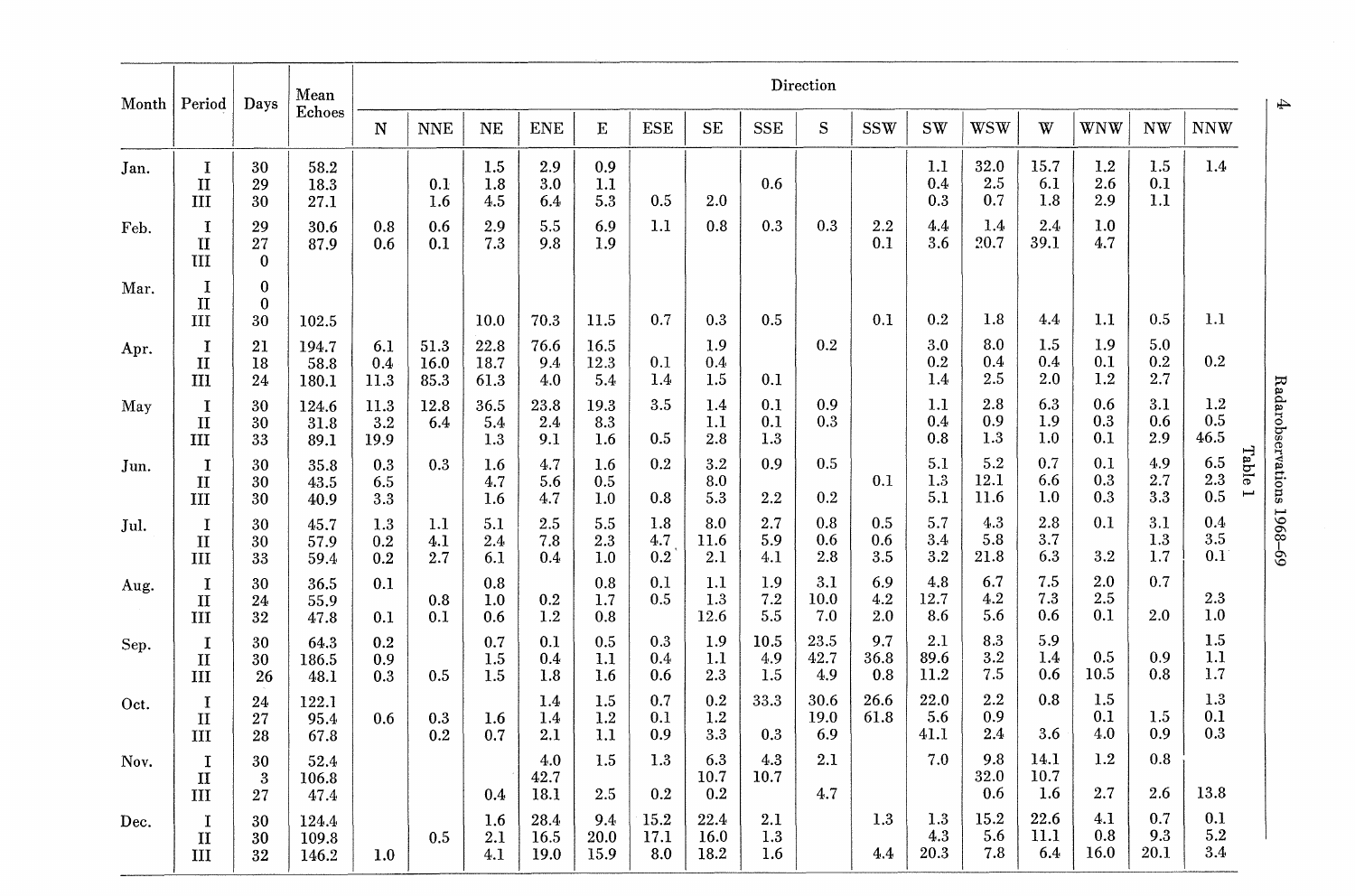|      | Month Period                       | Days                           | Mean<br>Echoes               | Direction            |                     |                          |                      |                                |                   |                      |                      |                          |                      |                              |                           |                              |                       |                          |                          |                           |
|------|------------------------------------|--------------------------------|------------------------------|----------------------|---------------------|--------------------------|----------------------|--------------------------------|-------------------|----------------------|----------------------|--------------------------|----------------------|------------------------------|---------------------------|------------------------------|-----------------------|--------------------------|--------------------------|---------------------------|
|      |                                    |                                |                              | N                    | <b>NNE</b>          | NE                       | <b>ENE</b>           | E                              | <b>ESE</b>        | <b>SE</b>            | <b>SSE</b>           | S                        | <b>SSW</b>           | <b>SW</b>                    | wsw                       | W                            | WNW                   | <b>NW</b>                | <b>NNW</b>               |                           |
| Jan. | I<br>$\mathbf{I}$<br>Ш             | 30<br>30<br>30                 | 10.6<br>3.0<br>13.4          | 0.1                  | $\rm 0.2$<br>1.1    | 0.9<br>4.4               | 0.5                  | 0.1<br>3.6                     | 0.4               | 0.1<br>0.3           | 0.2                  |                          | 0.5                  | 0.2                          | 7.3<br>0.3                | 1.4<br>0.4<br>1.0            | 1.3<br>$0.5\,$<br>0.5 | 0.5<br>0.3<br>0.1        | 0.1<br>0.7               |                           |
| Feb. | $\mathbf I$<br>$\mathbf{I}$<br>III | 30<br>24<br>$\bf{0}$           | 6.5<br>2.4                   | 0.1                  | 0.4                 | 1.0                      | 0.7                  | 0.3                            | 0.4 <sub>k</sub>  | 0.1                  | 0.1<br>0.1           | 0.4                      | 0.2                  | 0.6<br>0.7                   | 0.3<br>1.0                | 0.8<br>0.4                   | 0.3<br>0.1            | 0.8<br>0.1               |                          |                           |
| Mar. | $\mathbf I$<br>$\mathbf{H}$<br>Ш   | $\bf{0}$<br>$\mathbf{0}$<br>30 | 89.0                         |                      | 2.4                 | 18.1                     | 34.3                 | 15.1                           | 8.6               | 4.4                  | 1.2                  |                          | 0.3                  | 0.3                          | 0.3                       | 1.4                          | 1.1                   | 0.4                      | 1.1                      |                           |
| Apr. | $\mathbf I$<br>$\mathbf{I}$<br>III | 27<br>18<br>28                 | 260.0<br>278.5<br>318.3      | 19.0<br>57.7         | 9.5<br>35.6<br>80.0 | 67.6<br>32.0<br>128.0    | 28.4<br>72.2<br>52.6 | 116.1<br>138.1                 | 4.7               | 0.1                  |                      | 0.3                      | 0.6                  | 0.6<br>0.1                   | 7.1<br>0.1<br>1.0         | 0.2                          | 1.1                   | 0.4<br>0.1               | 5.9                      |                           |
| May  | 1<br>$\mathbf{I}$<br>$_{\rm III}$  | 27<br>25<br>30                 | 203.5<br>165.0<br>281.4      | 29.0<br>17.9<br>42.7 | 23.7<br>5.1<br>29.9 | 48.0<br>109.0<br>47.6    | 49.2<br>25.0<br>9.5  | 20.4<br>1.8<br>2.4             | $23.7\,$<br>1.3   | 4.7<br>1.3           | 0.6<br>0.1           | 0.6<br>0.7               | 1.3                  | 0.3<br>1.6<br>0.3            | 0.1<br>0.8                | 1.9<br>0.1<br>2.3            | 0.1                   | 0.6<br>73.6              | 1.2<br>71.5              |                           |
| Jun. | $\mathbf I$<br>II<br>Ш             | 27<br>26<br>27                 | 171.3<br>177.2<br>175.4      | 36.9<br>15.4<br>11.9 | 23.7<br>24.6<br>0.3 | 31.5<br>41.8<br>3.9      | 11.5<br>0.6<br>4.4   | 2.4<br>0.6<br>0.1              | 0.3<br>0.3        | 0.1<br>2.3<br>1.3    | 0.3<br>2.8           | 0.1<br>0.3               | 19.6<br>0.1          | 23.7<br>54.5<br>76.0         | 10.4<br>22.5<br>47.7      | 0.9<br>7.7<br>3.3            | 1.2<br>4.9<br>11.9    | 4.6<br>1.5<br>0.4        | 4.7<br>0.2<br>$10.7\,$   | Table<br>$\mathbf{c}$     |
| Jul. | I<br>п<br>III                      | 30<br>30<br>30                 | 117.8<br>138.7<br>160.8      | 13.3<br>10.4<br>8.1  | 12.8<br>2.4<br>0.1  | 12.9<br>12.8<br>$12.1\,$ | 6.5<br>8.3           | 3.5<br>7.4<br>2.2              | 1.3<br>2.1        | 2.5<br>1.6<br>2.1    | 13.9<br>6.4<br>8.8   | 2.5<br>28.6<br>5.5       | 6.9<br>42.8<br>11.7  | 29.2<br>7.5<br>22.9          | 3.2<br>2.3<br>41.6        | 4.5<br>0.5<br>24.4           | 0.2<br>17.7           | 2.1<br>1.1<br>2.4        | $2.7\,$<br>4.3<br>1.2    | Radarobservations 1968-69 |
| Aug. | 1<br>$\mathbf{I}$<br>III           | 30<br>24<br>30                 | 173.4<br>201.1<br>332.3      | 0.5<br>0.5           |                     | 1.7                      | 6.7                  | 0.3<br>1.5                     | 1.3<br>4.5        | 4.3<br>45.3<br>101.2 | 23.5<br>0.3<br>4.3   | 8.5<br>14.7<br>61.9      | 23.5<br>5.3<br>68.3  | 53.3<br>84.3<br>63.5         | 43.7<br>37.3<br>3.2       | 9.7<br>8.5                   | 6.0<br>1.3<br>8.8     | 0.1<br>7.5               | 1.4<br>0.1               |                           |
| Sep. | I<br>$\mathbf{H}$<br>ш             | 27<br>30<br>27                 | 428.4<br>371.2<br>111.6      | 1.1<br>3.6           | 0.4<br>3.9          | 0.2<br>2.5               | 0.1<br>0.1<br>0.1    | 1.0                            | 0.3<br>2.4        | 26.1<br>2.4<br>10.1  | 117.3<br>8.5<br>40.3 | 28.4<br>17.6<br>0.3      | 180.3<br>68.3<br>0.3 | 75.9<br>213.3<br>9.2         | 44.8<br>4.7               | 1.1<br>0.6                   | 0.1<br>12.8<br>23.1   | 9.5                      | 0.5                      |                           |
| Oct. | $\bf{I}$<br>$\mathbf{I}$<br>Ш      | 26<br>27<br>27                 | 272.0<br>231.1<br>151.9      | 0.1<br>0.1<br>0.3    |                     | 1.2<br>$\rm 0.2$<br>0.3  | 2.6<br>0.1           | 0.5<br>0.5                     | 0.1               | 9.8<br>67.0<br>37.4  | 91.2<br>49.9<br>61.6 | 38.2<br>23.7<br>9.5      | 44.3<br>64.5         | 71.5<br>19.3<br>28.6         | 9.8<br>3.0<br>9.5         | 2.4<br>0.1<br>1.3            | 0.9<br>1.5            | 2.5                      | $\rm 0.2$<br>1.3         |                           |
| Nov. | I<br>$\Pi$                         | 27<br>$\bf{0}$                 | 118.4                        |                      |                     |                          |                      | $\rm 0.3$                      |                   | 0.3                  |                      | 2.4                      | 19.0                 | 11.0                         | 45.5                      | 15.8                         | 24.1                  |                          |                          |                           |
| Dec. | III<br>I<br>$\mathbf{I}$<br>ш      | 24<br>30<br>30<br>33           | 19.9<br>21.9<br>10.8<br>21.5 | 0.3                  | 0.3                 | 0.2<br>$\rm 0.5$<br>0.1  | 1.1<br>0.5<br>0.1    | 0.9<br>$\rm 0.2$<br>0.9<br>0.2 | 0.1<br>0.1<br>1.1 | 0.8<br>0.3<br>0.4    | 3.3<br>0.3<br>0.5    | 3.4<br>0.1<br>0.3<br>0.7 | 15.3                 | 0.3<br>1.6<br>$1.2\,$<br>1.8 | 5.7<br>13.3<br>0.7<br>0.4 | 1.3<br>2.4<br>$2.0\,$<br>0.6 | 1.3<br>2.7<br>0.5     | 1.0<br>1.0<br>1.5<br>0.1 | 0.3<br>0.5<br>1.7<br>0.2 | Cл                        |

Ul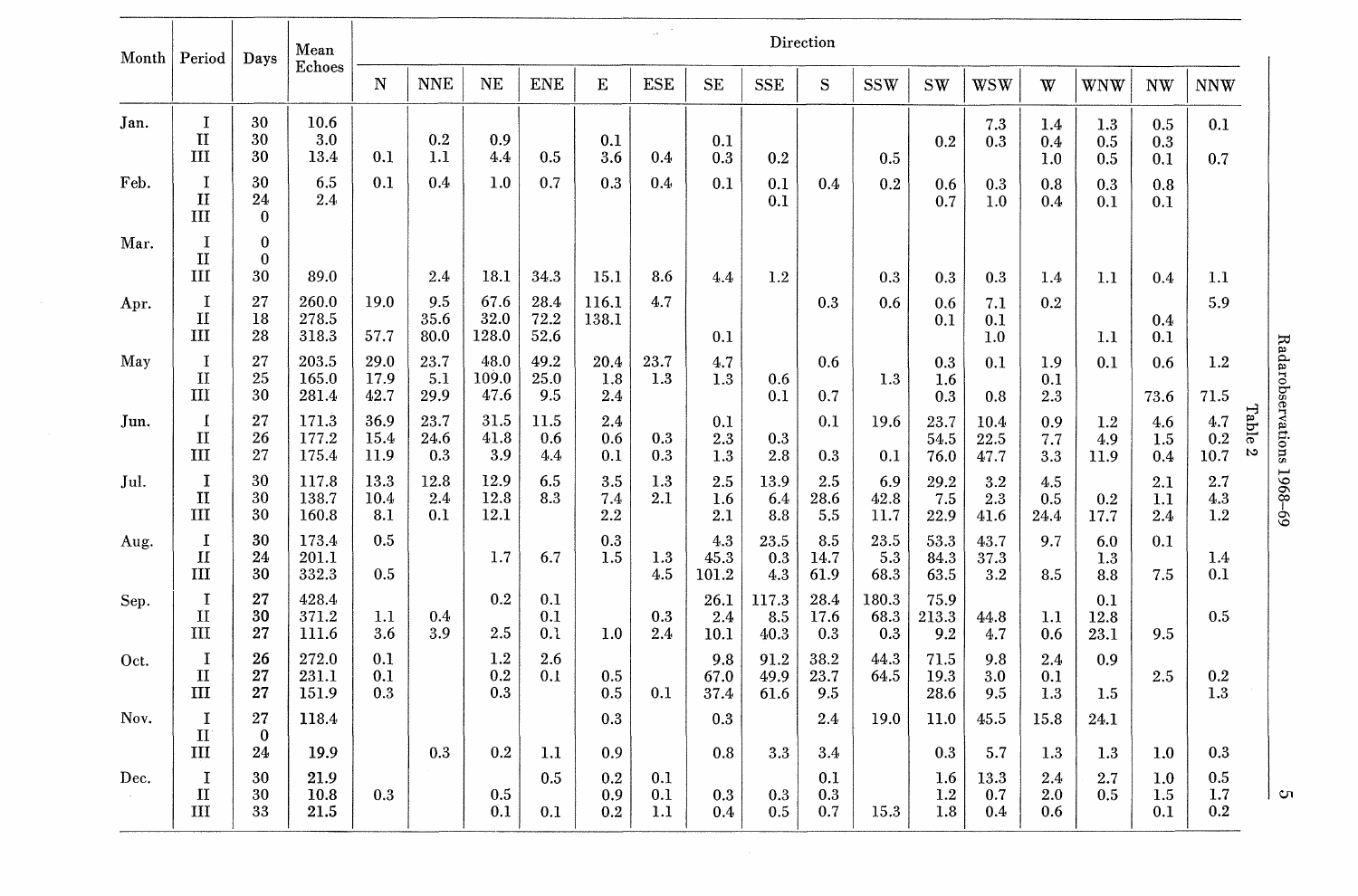The hirdmigration over Denmark is a well-studied phenomenon. Through baning, observations of visible migration, and hirds killed at lighthouses (HANSEN 1954) the relative number of the migratory species, the migratory pathways and migratory seasons are wellknown. This especially holds true for the eastern parts of the country.

Of papers concerning these objects could be mentioned: BRUUN (1961), BRUUN and SCHELDE (1957), CHRISTENSEN and SØRENSEN (1961), CHRIS-TENSEN and ROSENBERG (1964), HOLSTEIN (1946), RABØL (1967 and 1969), RosENBERG (1959), and SAtoMONSEN (1967). Furthermore, the migration in southern Sweden (Falsterbo) has been studied by RUDEBECK (1950).



Fig. 2. Diurnal migration. The streaks show the monthly mean activity in 16 directions.

*Fig. 2. Dagtrækket. Stregerne viser den gennemsnitlige månedlige aktivitet i 16 retninger.* 

In the following these experiences are included in the interpretation of the radar data.

The movements should be divided first according to day and night, and then to the season.

### *Diurnal migration*

] . WINTER. In late November, December, January, and February there is a well defined bimodal distribution of the directions. The peaks are E-ENE, and W-WSW. This pattern is probably caused by wintering hirds responding to the fluctuations of the weather in the period. As often observed in the field are the migratory directions SW-W on days of low temperatures and especially snowcover, and E-NE on days with sun, higher temperatures, and no snowcover (e. g. RABØL 1964, MØLLER and RABØL 1967, and NoER 1966). The dominating species observed on the screen are prohably Woodpigeons *(Columba palumbus),* Crows *(Corvus corone),* Skylarks *( Alauda arvensis),* Fieldfares *(Turdus pilaris),* and Bramblings *(Fringilla montifringilla).* 

2. SPRING. From ult. March to ult. May there is a clear shift in the directions from ENE anticlockwise towards NNW (Table l and 2). The dominant species are undoubtedly passerine species. In ultimo March, and April numbers of Buzzards *( Buteo buteo),* Lapwings *(V anellus vanel*lus), and Woodpigeons are undoubtedly observed together with the passerines dominating at this time (Finches, Starlings, Skylarks etc.). The N-NNW migration in late May could at least partly be due to Swallows *(Hirundidae),* and Swifts *(Apus apus).* 

In April the migration is least in the middle of the month in good accordance with the observations of the visible migration made at North Zealand and at Hesselø (peaks to 8.4. incl., and again from 21.4. and onwards). Large numbers of Tree pipits *( Anthus trivialis)* and finches were seen migrating in pr. May, and these species probably are partly responsible for the many echoes at the screen in this period. It should be stressed that the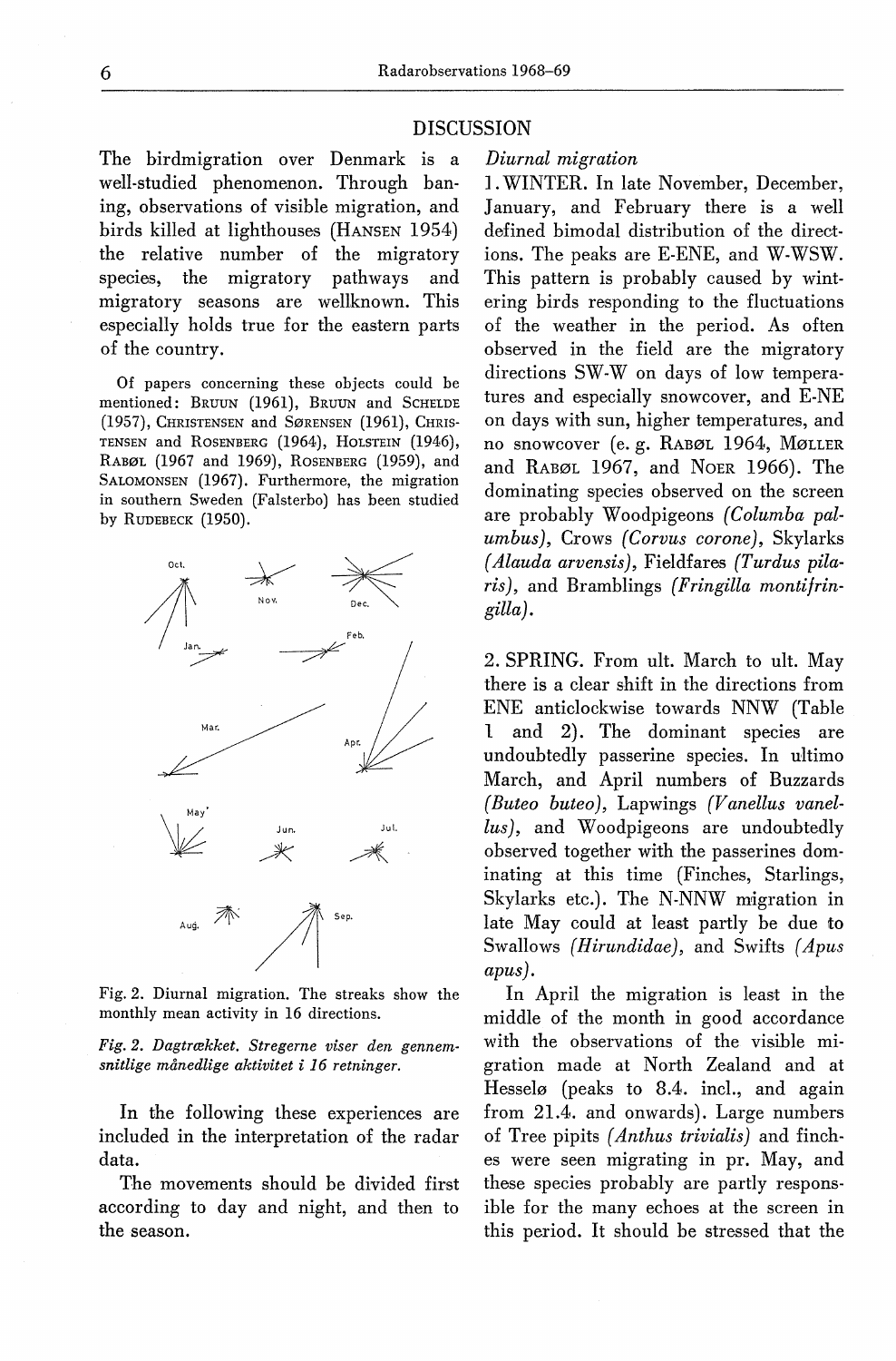migration in 1969 (spring) probably was later than normal.

3. SUMMER. The migration in June and July is weak and scattered. Waders and Starlings are known to move SW-W in these months.

4. AUTUMN. The diurnal movements in August are of small dimensions. This is in good accordance with the field observations. Among the species represented Honey Buzzards *(Pernis apivorus),* Swallows, and Yellow Wagtails *(Motacilla flava)* should be important. In September and October the intensities are greater, and it should be noted that the great majority of the echoes are moving S-SW. The dominating species should be Buzzard, Woodpigeon, Crow, Jackdaw *(Corvus monedula),* Meadow Pipit (Anthus pratensis), Starling, Finches, and Linnet *(Carduelis cannabina).* 

## *N octurnal migration*

1. WINTER. The nocturnal migration observed on the radarscreen is extremely weak during the winter months. This is however in good accordance with the small number of hirds killed at the danish lighthouses (HANSEN 1954). The most abundant species are probably Fieldfare and Brambling.

2. SPRING. Just like the diurnal migration the nooturnal migration during April and May is turning anticlockwise from E and NE against NNW and even NW. As the diurnal migration only for a lesser part consist of the same species as the noctumal, some common cause(s) should be responsihle for this charaoteristic pattern. Winddrift is probably not a primary cause but the following factors could be of importance: 1) Different species (the SE-NW migrating species are known to migrate later in the spring than are the SW to NE migrating ones) 2) The southern breeding populations in Sweden are known to migrate earlier than the northern populations



Fig. 3. Nocturnal migration. The streaks show the monthly mean activity in 16 directions.

*Fig. 3. Nattrækket. Stregerne viser den gennemsnitlige månedlige aktivitet* i *16 retninger.* 

(of Norway and Northern Sweden), and 3) The same populations are involved in a greater part of April-May. The goal areas of these hirds are moving north during the season, and this is making the headings of the birds more northerly, too. Such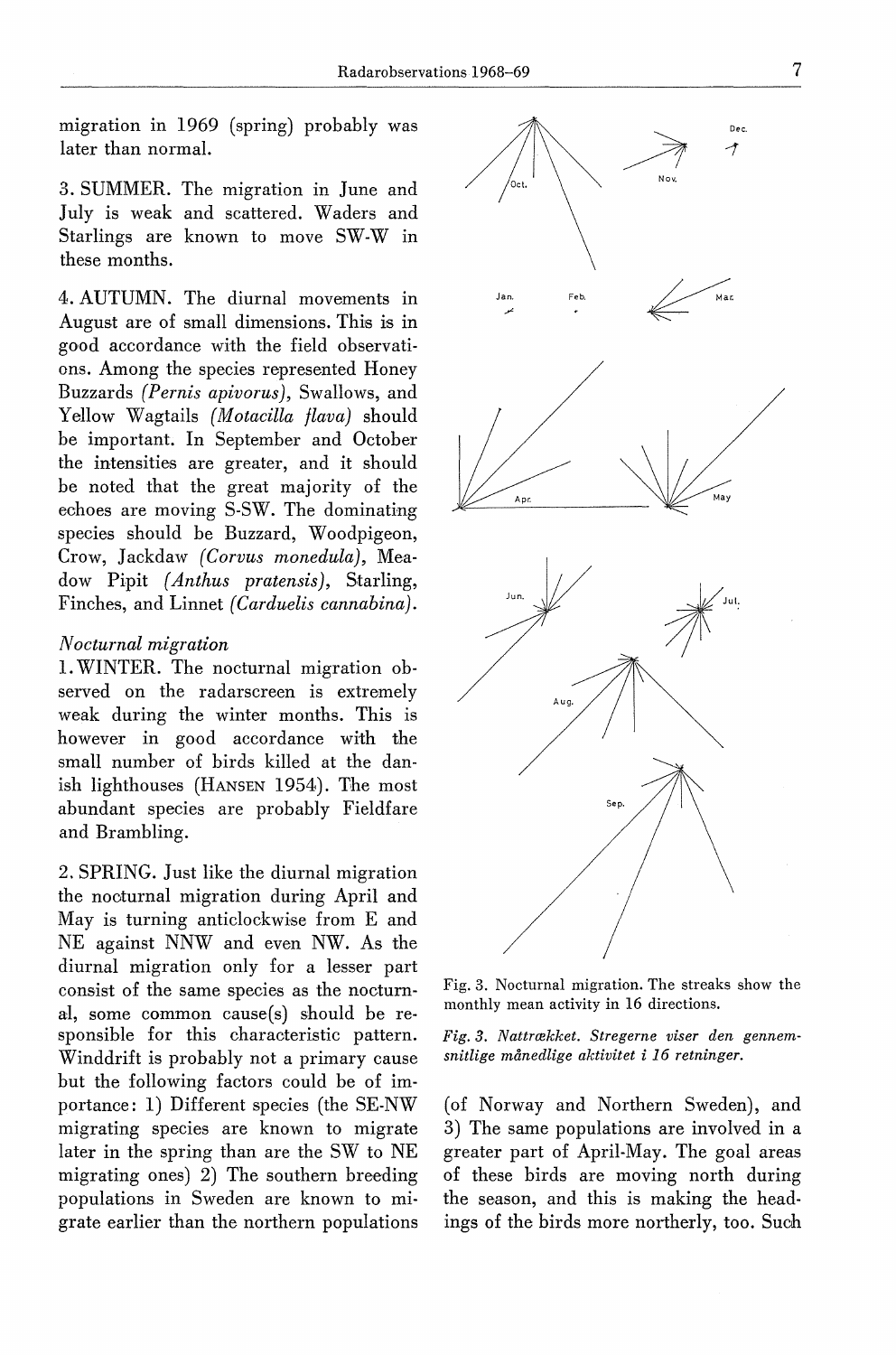evidence has been found for some autumn migrating species (RABØL and PETERSEN, in print.).

The species involved in pr. and med. April are probably mostly trushes and Robins *(Erithacus rubecula),* and maybe Goldcrests *( Regulus regulus).* The minute echoing area of the latter makes it howver probable that this species is not observed, though it is a fairly common migrant in the area at this time of the year. The E-component of the migration in this period is remarkably hig, considered that east of the radarsite there is little land. These echoes may be due to ducks. Throughout the winter large numbers of ducks are present in the coastal areas of Denmark (JoENSEN 1968). In the first half of April several duck species (e. g. the Eider *Somateria mollissima))* are known to move into the Baltic Sea from their wintering areas in Denmark and the southeastern part of the North Sea. A characteristic pattern of echoes of migrating ducks like the one described by BERGMAN and DoNNER (1964), has however never been ohserved on our radar, even though the hirds are known to be present in the area during the period.

The May echoes should be chats and warblers. The dominating NNW and NW migration in late May could not alone he accounted for by the traditionally perceived NW-migrating species. (e.g. Lesser



Fig. 4. The nocturnal migration in the three counting areas in the period ult. March - ult. May. The streaks are proportional in lenght to the mean activity in the 16 directions.

*Fig. 4. Forårsnattrækket* i *de tre optællingsområder.* 

Whitethroat *(Sylvia curruca)* and Redbacked Shrike *( Lanius collurio)).* In faet the numher of resting Lesser White throats at Hesselø in the spring of this year culminated in medio May, where NEmoving echoes are totally dominating the radarscreen. In this connection it should be stressed that the numher of grounded nightmigrants on Hesselø in medio April was extremely small - whereas the radarintensity of this period is hig. These facts could show that the relations between the number of hirds migrating over an area, and the number of grounded migrants in the same area is not necessarily a simple one.

3. SUMMER. In June the NE-component of the migration is decreasing through the month, and the SW-component is increasing. This could easily be explained. In the first half of the month the spring migration of many passerine species, especially warblers, is still present. The SW-movements later in the month and in July probably reflects ducks on moult migration, waders and young gulls (especially Blackheaded Gull *(Larus ridibundus)*.

4. AUTUMN. The nocturnal migration in September and October is seen to be of much bigger dimensions than the contemporary diurnal migration - and further it displays two distincts tops around SE-SSE and SSW-SW. In August the dominating species are undoubtedly chats and warblers (esp. the Willow Warbler *(Phylloscopus trochilus).* In September the most prominent species should be trushes, Redstarts *(Phoenicurus phoenicurus),* and Robins. In October trushes, Robins, and maybe Goldcrests ("maybe" for the same reasons as given above) are dominating. The strong SE-component in October is somewhat surprising and is mayhe not a typical feature of the month. It could be partly due to winddrift of hirds heading S and SW by the strong westerly winds which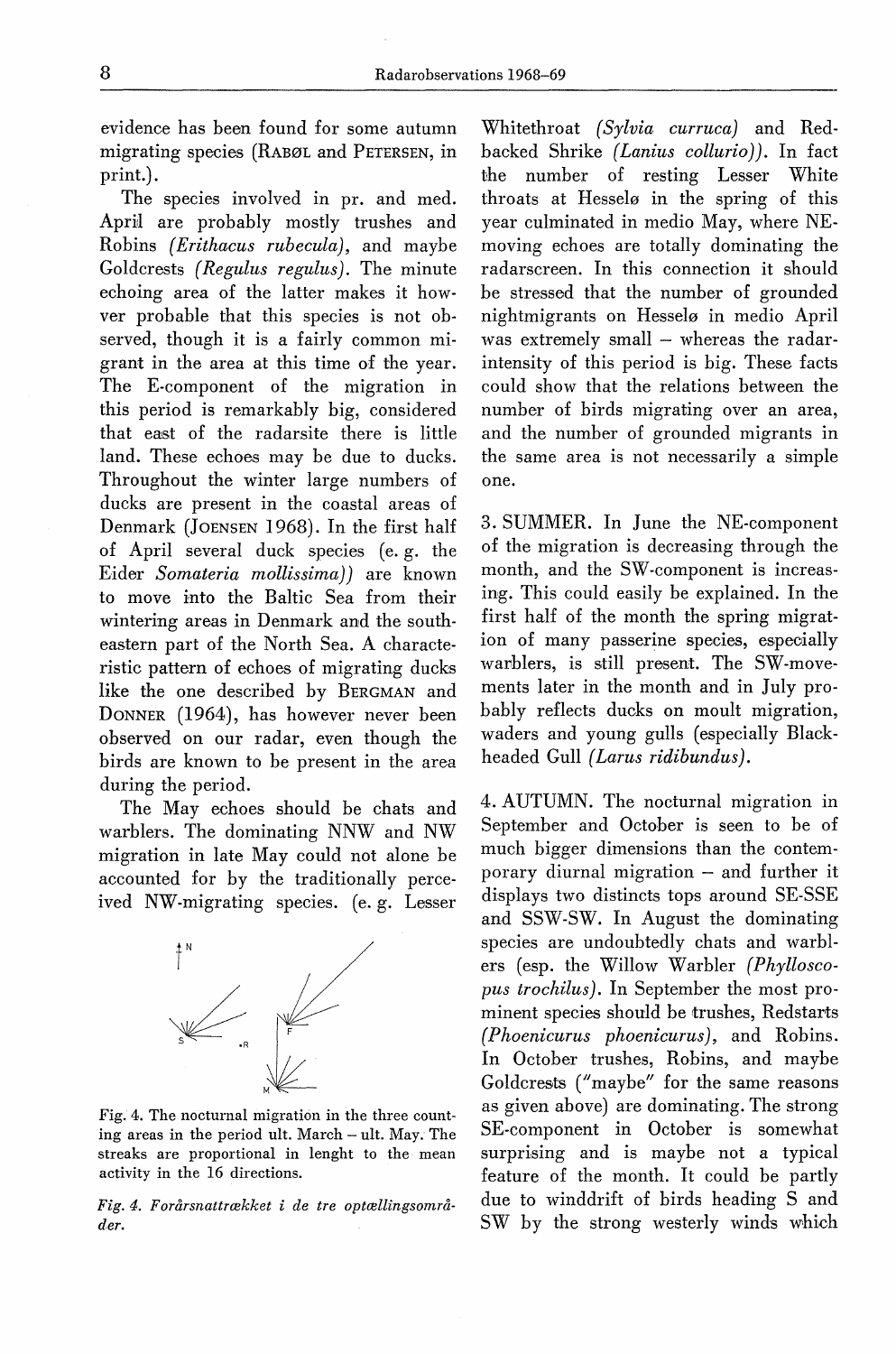dominated most of the month. In November the numher of echoes is drastically decreasing towards the minute winter night activity.

## **CONCLUSION**

The echoes ohserved on the radarscreen fit well into the known pattern of hirdmigration in Denmark. It is ohvious that the echoes ohserved reflect hird movements. It should he concluded that radarstudies of the hird migration could be a very useful *supplement* to other ways of investigating hird migration, such as observations of visible migrations and trapp· ing of hirds.

## SUMMARY

The hird migration over the southeastern parts of Denmark in the period Oct. 1968 to Sept. 1969 is described as it has heen observed on a PPI-screen of a surveillance radar operating in the L-band.

The radarscope has been filmed by means of 16 mm. pictures and the wellknown timelapse technique. The maximum intensity (numher of echoes per unit of area) for each of 16 directions (N, NNE etc.) has been estimated in 4-hours periods throughout the day and night, and the average maximum intensity in each directions has heen calculated for tendays periods throughout the year.

A brief discussion of the material is given, mentioning some of the probably most frequently ohserved species.

It is concluded that the movements ohserved fit rather well into the pattern of hirdmigration over Denmark known from other fields of investigation (field observations, ringing etc.).

## DANSK RESUME

#### *Fugletræk i Danmark observeret ved hjælp af radar i perioden oktober 1968 til september 1969.*

Fugletrækket over Danmark må siges at være velkendt med hensyn til artssammensætningen, træktider og regionale forskelle. Vi ved også en del om forskellige topografiske og meteorologiske faktorers udløsende og retningsgivende indflydelse på trækket. Indtil nu har radar-observationer ikke bidraget til dette mangesidige kendskab, der ude· lukkende stammer fra observationer af dagtræk, ringmærkning og fyrfald. Denne artikel skulle gerne være den første i en længere serie af »radarartikler«, der måtte bidrage til en udbygning af vor viden om trækket over Danmark.

Artiklen hviler på nogle foreløbige analyser af fugletræk set på radarskærmen på en sydsjæl· landsk radarstation (Fig. l). Vi har beskrevet trækkets *størrelse* og *trækretningerne* gennem året.

Til en begyndelse skal vi kort forklare radarens virkemåde. Bortset fra PREUSS (1962) og SA-LOMONSEN (1967) er dette vist ikke tidligere beskrevet på dansk i forbindelse med fugletræk.

En radar udsender impulser med bestemte mellemrum. Disse bevæger sig med lysets hastighed. Samtidig roterer radaren med en bestemt hastig· hed vandret om sin egen akse. En radarsender

kan altså sammenlignes med et fyrtårn, der udsender én roterende lyskegle. I radarens tilfælde er denne »kegle« blot hugget op i småstykker (impulser) med en bestemt afstand mellem stykkerne. En genstand, der rammes af en sådan im· puls, vil tilbagekaste energi. Afhængigt af den tilbagekastede energimængde og radarmodtagerens følsomhed, vil ekkoet kunne opfanges. Det bliver herefter omsat til en lysplet på et oscilloscop (en fjernsynsskærm). Placeringen af lysplet· ten på scopet angiver retning og afstand fra radaren til den eller de genstande, der (evt. tilsammen) har produceret ekkoet. En masse genstande (flyvemaskiner, master, højdedrag og også fugle) kan registreres af radarmodtageren. Lyspletter, der hidrører fra flyvende fugle, kan ikke direkte ses bevæge sig. Dertil er deres hastighed for lav. Ved at optage et billede af skærmen med bestemte mellemrum og senere køre disse billeder som en film, kan man imidlertid opnå at få sådanne lys· pletter til at bevæge sig. Udfra antallet af lyspletter pr. arealenhed og pletternes bevægelsesretninger kan trækkets størrelse og retninger bedømmes. Man kan ikke udfra størrelsen eller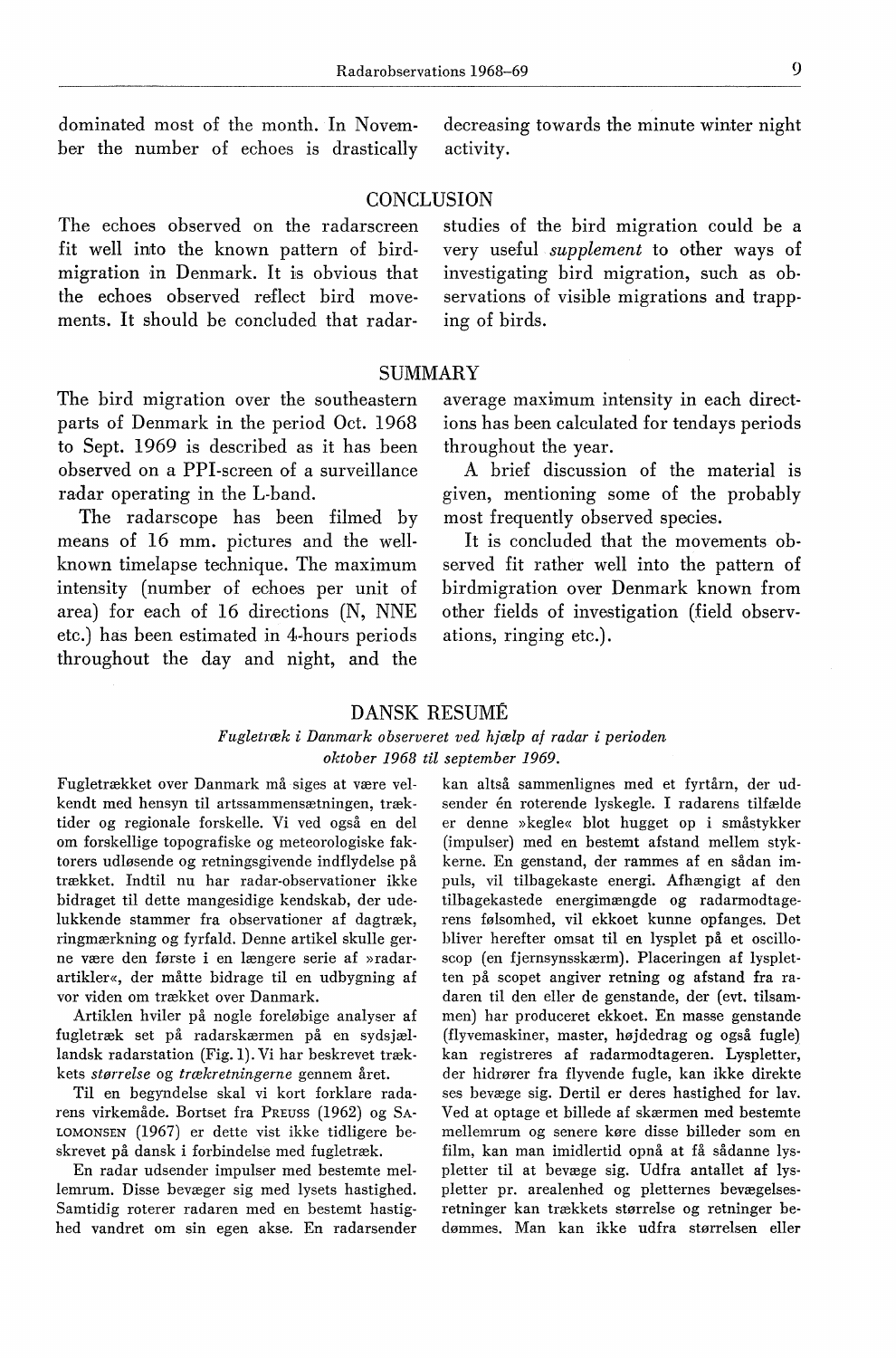udseendet af en lysplet sige noget om arten eller antallet af fugle (eller flokke), der alene eller tilsammen har frembragt pletten.

I tabellerne og på figurerne har vi angivet det gennemsnitlige radartræks størrelse og retning pr. måned eller trediedele måned gennem året.

Man bemærker:

1) Lyspletterne repræsenterer med rimelighed trækkende fugle. Der er flest forår og efterår. De bevæger sig mest NV-Ø om foråret og SØ-V om efteråret.

2) Vinterdagtrækket er ret stort og går enten ØNØ-Ø eller VSV-V følgende temperaturgradienten. Vinternattrækket er meget ringe. I god overensstemmelse hermed fyrfalder også meget få fugle om vinteren.

3) Gennem marts-april-maj til først i juni er der en klar tendens for både dag- og nattræk til at dreje fra Ø-NØ mod N og endog NV. Årsagen hertil er sikkert kompleks. De sydsvenske populationer trækker sikkert før igennem Danmark end de nordskandinaviske fugle. Det kan også være et spørgsmål om forskellige arter. »Målområde-hypotesen« kan også blandes ind i årsagsdiskussionen. Fuglene trækker mod et målområde, der i forårets løb forskyder sig mod en stadig nordligere position.

4) I de »egentlige« træktider forår og efterår er nattrækket større end dagtrækket. Om efteråret er SØ-komponenten langt mere fremtrædende nat end dag.

Da radar i sin tid kom frem, blev det af mange opfattet som de vises sten. Nu lå løsningen af fugletrækkets gåder lige om hjørnet. Nu kunne man lige så godt lade være at se på dagtræk mere. D. v. s. det kunne man selvfølgelig godt gøre. Man fandt bare ikke ud af noget. Optællinger eller fangster af rastende fugle gav heller ikke noget »rigtigt« billede af det egentlige fugletræk.

Med tiden har man fået et mere afbalanceret syn på radartræk.

Radartræk er et vigtigere *alternativ* til andre former for trækstudier. Det er en værdifuld *supplerende* måde at se på fugletræk.

Når man som i denne analyse bruger en såkaldt PPI-radarskærm, ved man ikke, hvad en lysplet står for. Ved andre radar-registreringsformer kan man udfra ekkoets pulsering gætte på slægt, men sjældent art. Man må ikke glemme, at der går en masse værdifuld information tabt, når man omsætter en til flere fugle, af en til flere arter, fordelt på en til flere flokke til en enkelt lysplet på et oscilloscop.

Radarens væsentligste fordele er 1) den øgede aktionsradius og (ved en anden teknik end den her anvendte) 2) registrering af træk i større højder end ved hjælp af blå øjne og kikkerter, og 3) man kan »Se« træk om natten. Men det er altså fordele, man opnår på bekostning af andre vigtige egenskaber.

Med hensyn til radarstudier af fugletræk vil vi herhjemme i de næste år beskæftige os med 1) højdefordelingen af de trækkende fugle, 2) trækkets størrelse som en funktion af en lang række vejrfaktorer, 3) omvendt træk og 4) korrelationer mellem samtidige feltobservationer af dagtræk og træk på radarskærmen.

#### REFERENCES

- BERGMAN, G. and K. 0. DoNNER, 1964: An analysis of the spring migration of the common scoter and the long-tailed duck in southern Finland. - Acta Zol. Fenn. 105: 3-59.
- BRUUN, B., 1961: Efterårstrækket ved Stigsnæs sammenlignet med Falsterbos. - Dansk Ornith. Foren. Tidsskr. 55: 65-88.
- BRUUN, B. and 0. SCHELDE, 1957: Efterårstrækket ved Stigsnæs, SV. Sjælland. - Dansk Ornith. Foren. Tidsskr. 51: 149-167.
- CHRISTENSEN, N. H. and L. H. SØRENSEN, 1961: Efterårstræk af rovfugle i Danmark. - Dansk Ornith. Foren. Tidsskr. 55: 113-136.
- CHRISTENSEN, N. H. and N. TH. RosENBERG, 1964: Bogfinkens *(Fringilla coelebs* L.) forårstræk. - Dansk Ornith. Foren. Tidsskr. 58: 13-35.
- EASTWOOD, E., 1967: Radar Ornithology. London.
- HANSEN, L., 1954: Birds killed at lights in Denmark 1886-1939. - Vid. Medd. Dansk Nat. Foren. 116: 269-368.
- HOLSTEIN, V., 1946: Rovfuglenes efterårstræk over Jægerspris gennem 12 år, fra 1934 til 1945. - Dansk Ornith. Foren. Tidsskr. 40: 161-188.
- JOENSEN, A. H., 1968: Wildfowl counts in Denmark in november 1967 and january 1968 methods and results. - Dan. Rev. Game Biol. Vol. 5, no. 5.
- MØLLER, A. and J. RABØL, 1967: Forårstrækbevægelser af spurvefugle (Passeres) ved Blåvand. Med bemærkninger om årsagerne til omvendt træk. - Dansk Ornith. Foren. Tidsskr. 61: 168-182.
- NISBET I. C. T., 1963: Quantitative study of migration with  $23$ -centimetre radar.  $-$  Ibis 105: 435-460.
- NOER, H., 1966: Kvækerfinker. Feltornithologen 8: 169-172.
- NOER, H., J. RABØL and A. H. JOENSEN: A forecast model for bird migration in Denmark. -Dupl. rapport.